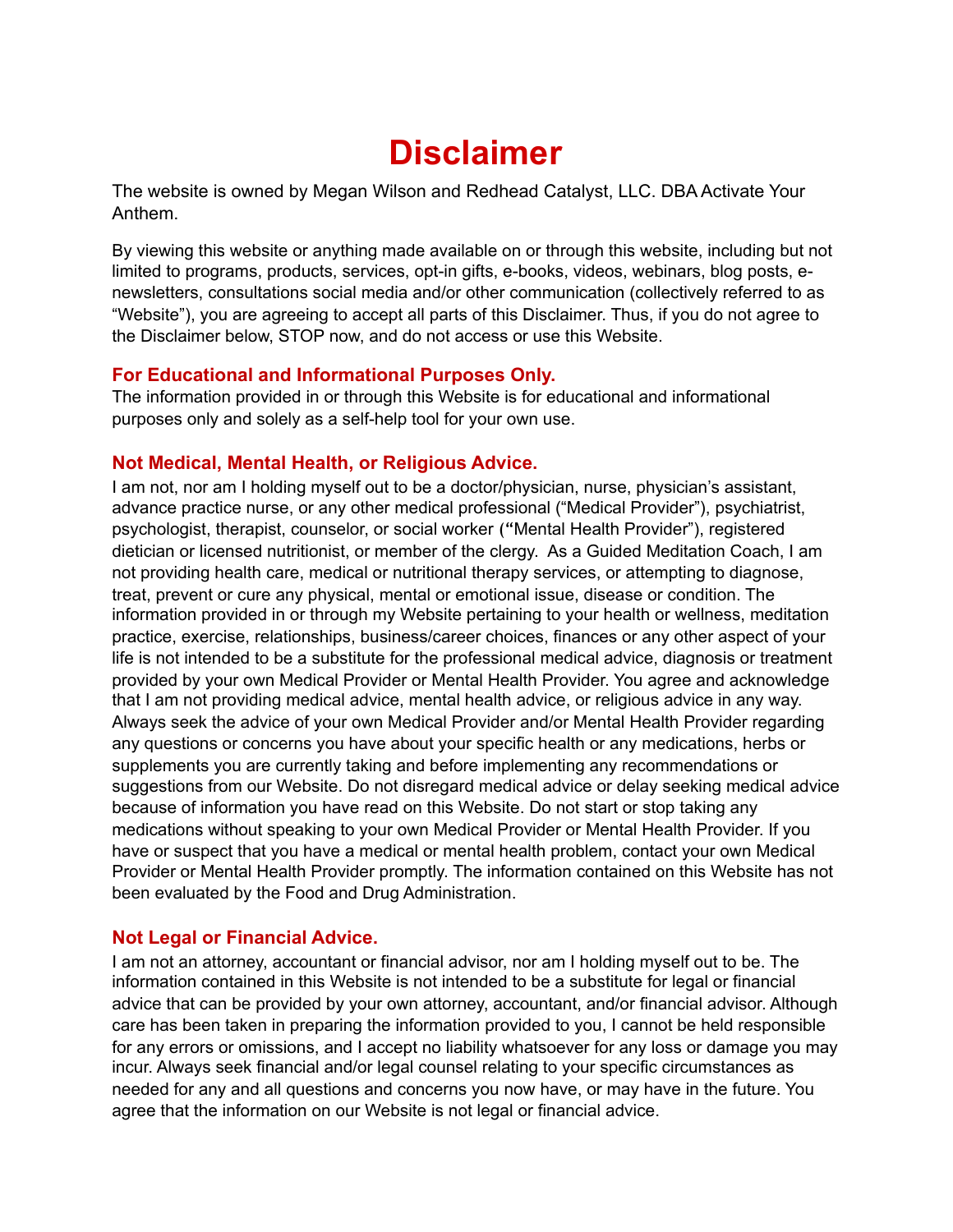## **Personal Responsibility.**

You aim to accurately represent the information provided to us on or through my Website. You acknowledge that you are participating voluntarily in using my Website and that you are solely and personally responsible for your choices, actions and results, now and in the future. You accept full responsibility for the consequences of your use, or non-use, of any information provided on or through this Website, and you agree to use your own judgment and due diligence before implementing any idea, suggestion or recommendation from my Website to your life, family or business.

#### **No Guarantees.**

My role is to support and assist you in reaching your own goals, but your success depends primarily on your own effort, motivation, commitment and follow-through. I cannot predict and I do not guarantee that you will attain a particular result, and you accept and understand that results differ for each individual. Each individual's results depend on his or her unique background, dedication, desire, motivation, actions, and numerous other factors. You fully agree that there are no guarantees as to the specific outcome or results you can expect from using the information you receive on or through this Website.

#### **Earnings Disclaimer.**

Any earnings or income statements or examples shown through this Website are only estimates of what might be possible now or in the future. There can be no assurance as to any particular financial outcome based on the use of this Website. You agree that I am not responsible for your earnings, the success or failure of your personal or business decisions, the increase or decrease of your finances or income level, or any other result of any kind that you may have as a result of information presented to you through this Website. You are solely responsible for your results.

#### **Testimonials.**

I present real world experiences, testimonials, and insights about other people's experiences with my Website for purposes of illustration only. The testimonials, examples, and photos used are of actual clients and results they personally achieved, or they are comments from individuals who can speak to my character and/or the quality of my work. They are not intended to represent or guarantee that current or future clients will achieve the same or similar results; rather, these testimonials represent what is possible for illustrative purposes only.

#### **Assumption of Risk.**

As with all situations, there are sometimes unknown individual risks and circumstances that can arise during use of my Website that cannot be foreseen that can influence or reduce results. You understand that any mention of any suggestion or recommendation on or through my Website is to be taken at your own risk, with no liability on my part, recognizing that there is a rare chance that illness, injury or even death could result, and you agree to assume all risks.

#### **Limitation of Liability.**

By using this Website, you agree to absolve me of any liability or loss that you or any other person may incur from use of the information, products or materials that you request or receive through or on my Website. You agree that I will not be liable to you, or to any other individual, company or entity, for any type of damages, including direct, indirect, special, incidental, equitable or consequential loss or damages, for use of or reliance on my Website. You agree that I do not assume liability for accidents, delays, injuries, harm, loss, damage, death, lost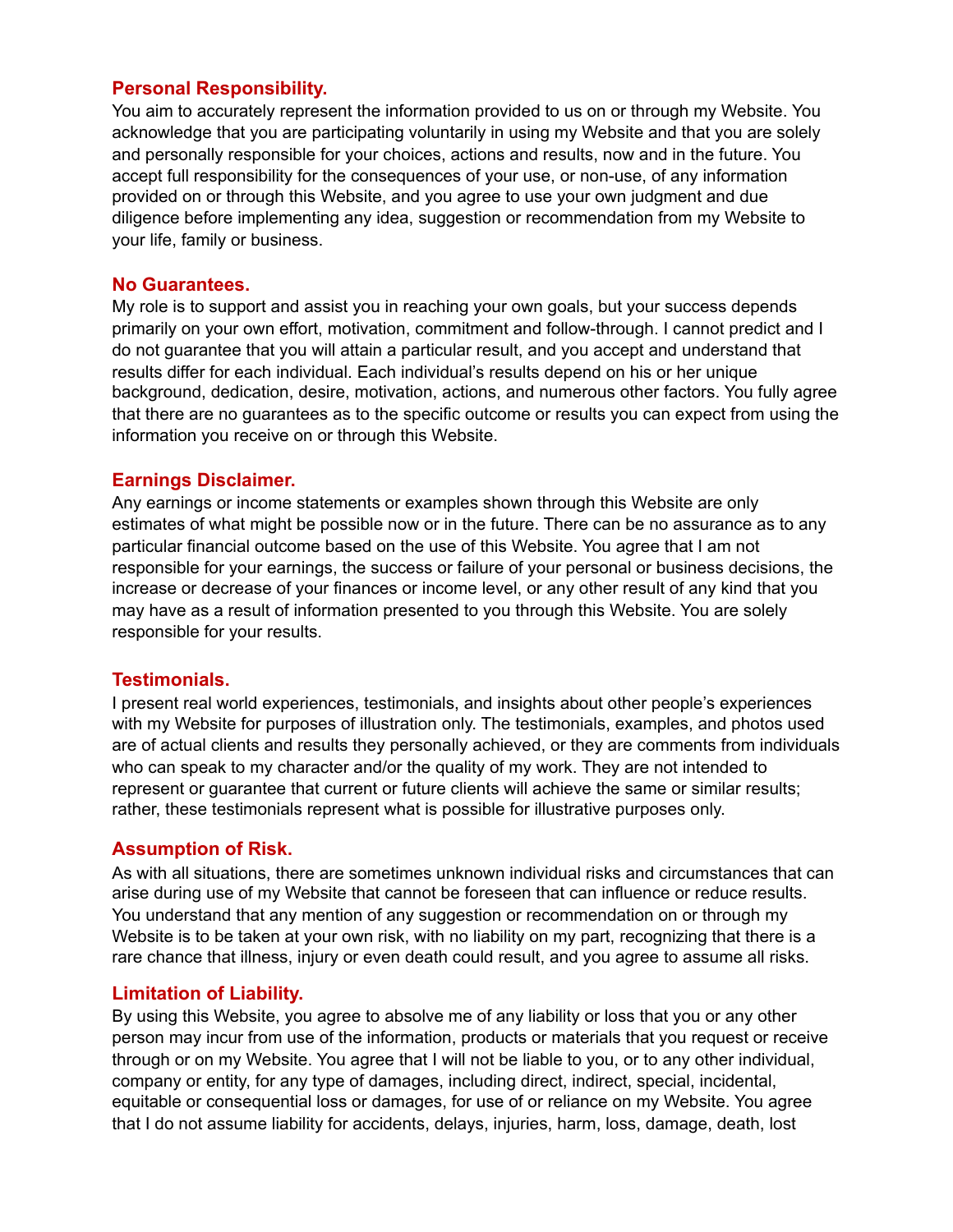profits, personal or business interruptions, misapplication of information, physical or mental disease or condition or issue, or any other type of loss or damage due to any act or default by me or anyone acting as our agent, consultant, affiliate, joint venture partner, employee, shareholder, director, staff, team member, or anyone otherwise affiliated with my business or me, who is engaged in delivering content on or through this Website.

## **Indemnification and Release of Claims.**

You hereby fully and completely hold harmless, indemnify and release me and any of my agents, consultants, affiliates, joint venture partners, employees, shareholders, directors, staff, team members, or anyone otherwise affiliated with my business or me from any and all causes of action, allegations, suits, claims, damages, or demands whatsoever, in law or equity, that may arise in the past, present or future that is in any way related to my Website.

#### **No Warranties.**

I MAKE NO WARRANTIES RELATED TO THE PERFORMANCE OR OPERATION OF MY WEBSITE. I MAKE NO REPRESENTATIONS OR WARRANTIES OF ANY KIND, EXPRESS OR IMPLIED, AS TO THE INFORMATION, CONTENT, MATERIALS, PROGRAMS, PRODUCTS OR SERVICES INCLUDED ON OR THROUGH THE WEBSITE. TO THE FULL EXTENT PERMISSIBLE BY APPLICABLE LAW, I DISCLAIM ALL WARRANTIES, EXPRESS OR IMPLIED, INCLUDING IMPLIED WARRANTIES OF MERCHANTABILITY AND FITNESS FOR A PARTICULAR PURPOSE.

## **Errors and Omissions.**

Although every effort is made to ensure the accuracy of information shared on or through this Website, the information may inadvertently contain inaccuracies or typographical errors. You agree that I am not responsible for the views, opinions, or accuracy of facts referenced on or through my Website, or of those of any other individual or company affiliated with my business or me in any way. Because scientific, technology and business practices are constantly evolving, you agree that I am not responsible for the accuracy of my Website, or for any errors or omissions that may occur.

#### **No Endorsement.**

References or links in my Website to the information, opinions, advice, programs, products or services of any other individual, business or entity does not constitute my formal endorsement. I am merely sharing information for your own self-help only. I am not responsible for the website content, blogs, e-mails, videos, social media, programs, products and/or services of any other person, business or entity that may be linked or referenced in my Website. Conversely, should my Website link appear in any other individual's, business's or entity's website, program, product or services, it does not constitute my formal endorsement of them, their business or their website either.

# **Affiliates.**

From time to time, I may promote, affiliate with, or partner with other individuals or businesses whose programs, products and services align with mine. In the spirit of transparency, I want you to be aware that there may be instances when I promote, market, share or sell programs, products or services for other partners and in exchange I may receive financial compensation or other rewards. Please note that I am highly selective and I only promote the partners whose programs, products and/or services I respect. At the same time, you agree that any such promotion or marketing does not serve as any form of endorsement whatsoever. You are still